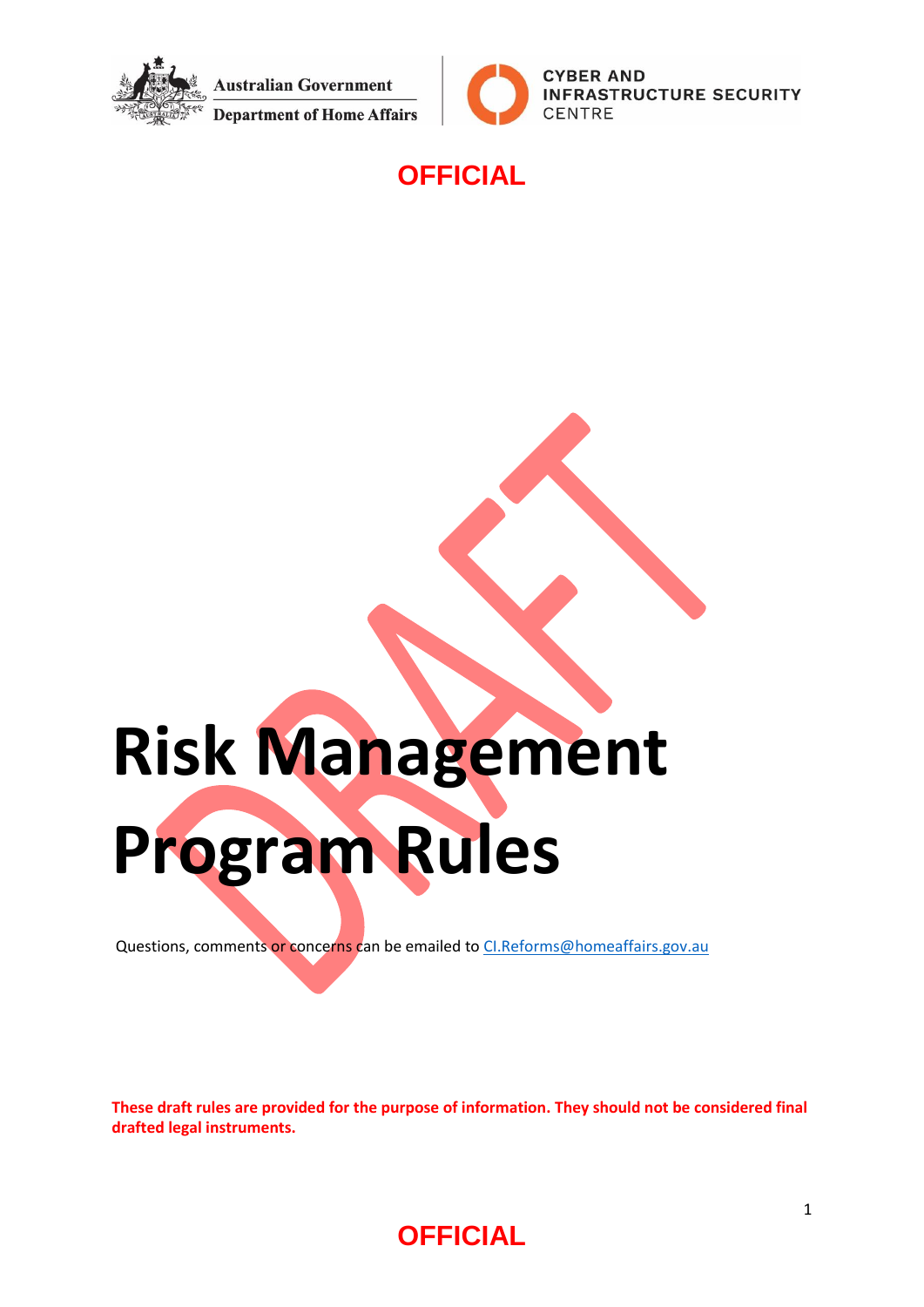



# **OFFICIAL**

# Risk Management Program Rules

26 November 2021

#### **Contents**

<span id="page-1-0"></span>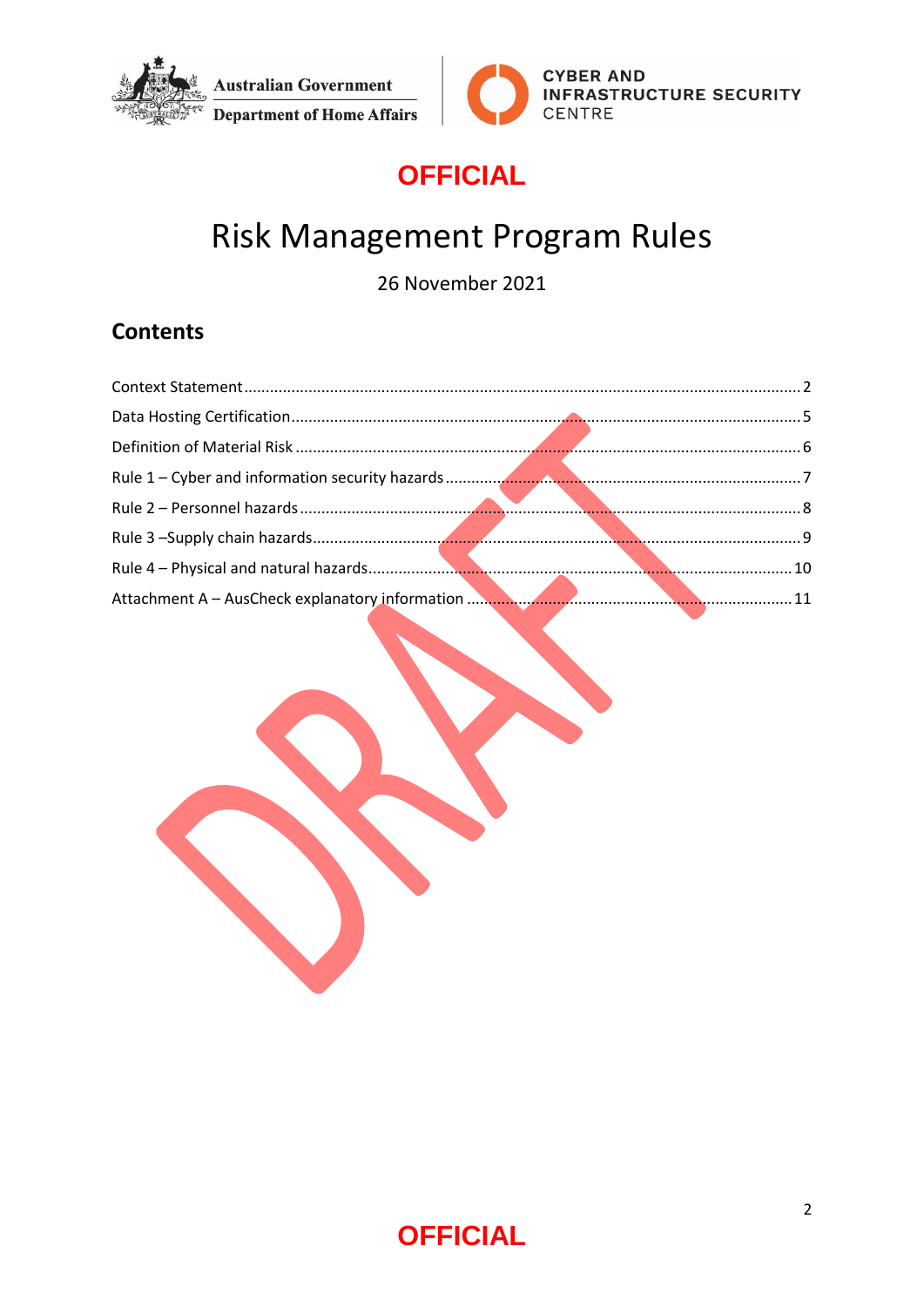



# **OFFICIAL**

#### Context Statement

- 1. On 29 September 2021 the Parliamentary Joint Committee on Intelligence and Security (the Committee) released its report and supporting recommendations regarding the Security Legislation Amendment (Critical Infrastructure) Bill 2020.
- 2. The Committee made 14 recommendations in relation to the Bill, including proposing a split into two amended bills:
	- a. Bill One was introduced to parliament on 20 October 2021 and includes expanding the critical infrastructure sectors covered by the Security of Critical Infrastructure Act 2018, introducing government assistance to be used as a last resort measure as well as mandatory reporting obligations. The Bill as amended was passed by the Senate on 22 November 2021.
	- b. Bill Two will include the declarations of systems of national significance, enhanced cyber security obligations and positive security obligations, which are to be defined in delegated legislation and will require responsible entities for one or more critical infrastructure assets to have, and comply with, a risk management program.
- 3. Before making or amending a rule, the Minister for Home Affairs must, among other things, have regard to any existing regulatory system of the Commonwealth, State or a Territory that imposes obligations on responsible entities. Many critical infrastructure sectors already have regulatory systems in place to sufficiently mitigate against threats sufficient to not warrant the development of a risk management program.
- 4. Where an existing regulatory system is not in place, there is a requirement to develop a risk management program.
- 5. A risk management program is designed to:
	- **IDENTIFY COMPATE 10 IDENTIFY CONTROLLY A MATE IS A MATE THE MATE THEORY CONTROLLY A LOCAL THEORY CONTROLLY A LOCAL THEORY CONTROLLY A LOCAL THEORY CONTROLLY A LOCAL THEORY CONTROLLY A LOCAL THEORY CONTROLLY A LOCAL THEORY** have a relevant impact on the asset.
	- So far as it is reasonably possible to do so, minimise or eliminate any material risk of such a hazard occurring or mitigate the relevant impact of such a hazard on the asset.
- 6. At its core, a risk management program is designed to mitigate risks/hazards that can cause an impact on the functioning of critical infrastructure. For example:
	- a cyber attack resulting in prolonged outages of an electricity provider, a hospital ICU or a payments system;
	- a terrorist attack on a major liquid fuel pipeline or data centre;
	- infiltration and sabotage of a major water plant or taking down Australia's domain name systems, or
	- catastrophic failures in food and groceries and freight distribution chains due to a supplier with super user access to systems causing months long outage.

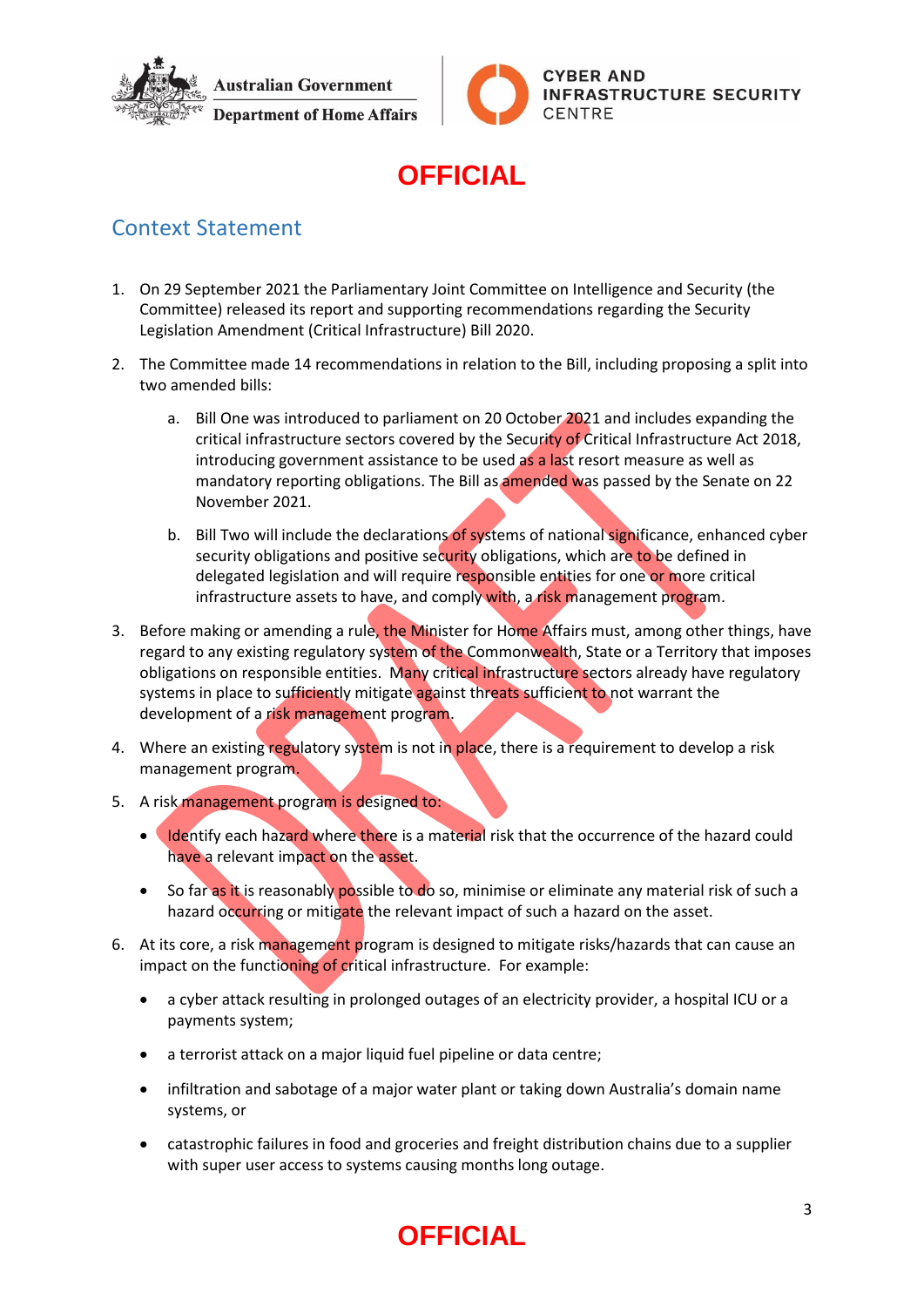



- 7. Obligations in Bill Two will require responsible entities to have a written risk management program would be switched on via rules which would include a grace period of at least six months from the making of the rules or 1 July 2022 whatever is latest.
- 8. These rules are structured by hazard vector only for the purposes of consultation, ease of discussion and costing.
- 9. Guidance material will be developed to support the implementation of these rules.

<span id="page-3-0"></span>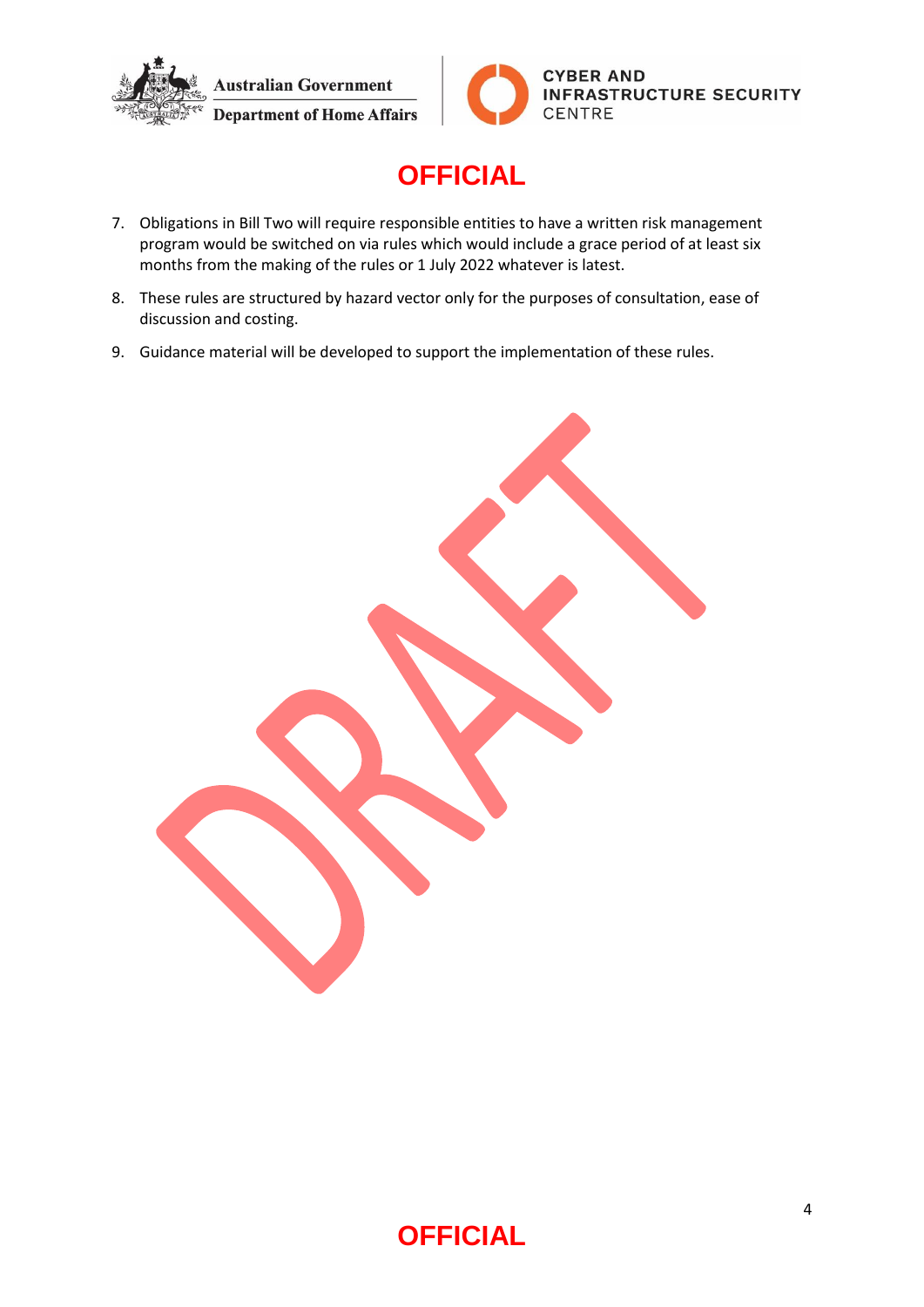



## **OFFICIAL**

#### Data Hosting Certification

1. If a critical data storage or processing asset is 'Certified Strategic' under the Digital Transformation Agency's Hosting Certification Framework, then, for the purposes of storage of government data and data owned by critical infrastructure clients, that asset is taken to comply with all data storage or processing sector specific rules. Responsible entities for critical data storage or processing assets are still required to comply with data storage or processing sectorspecific rules for facilities that are not 'Certified Strategic' under the Hosting Certification Framework, and are still required to comply with risk management program obligations under Bill Two.

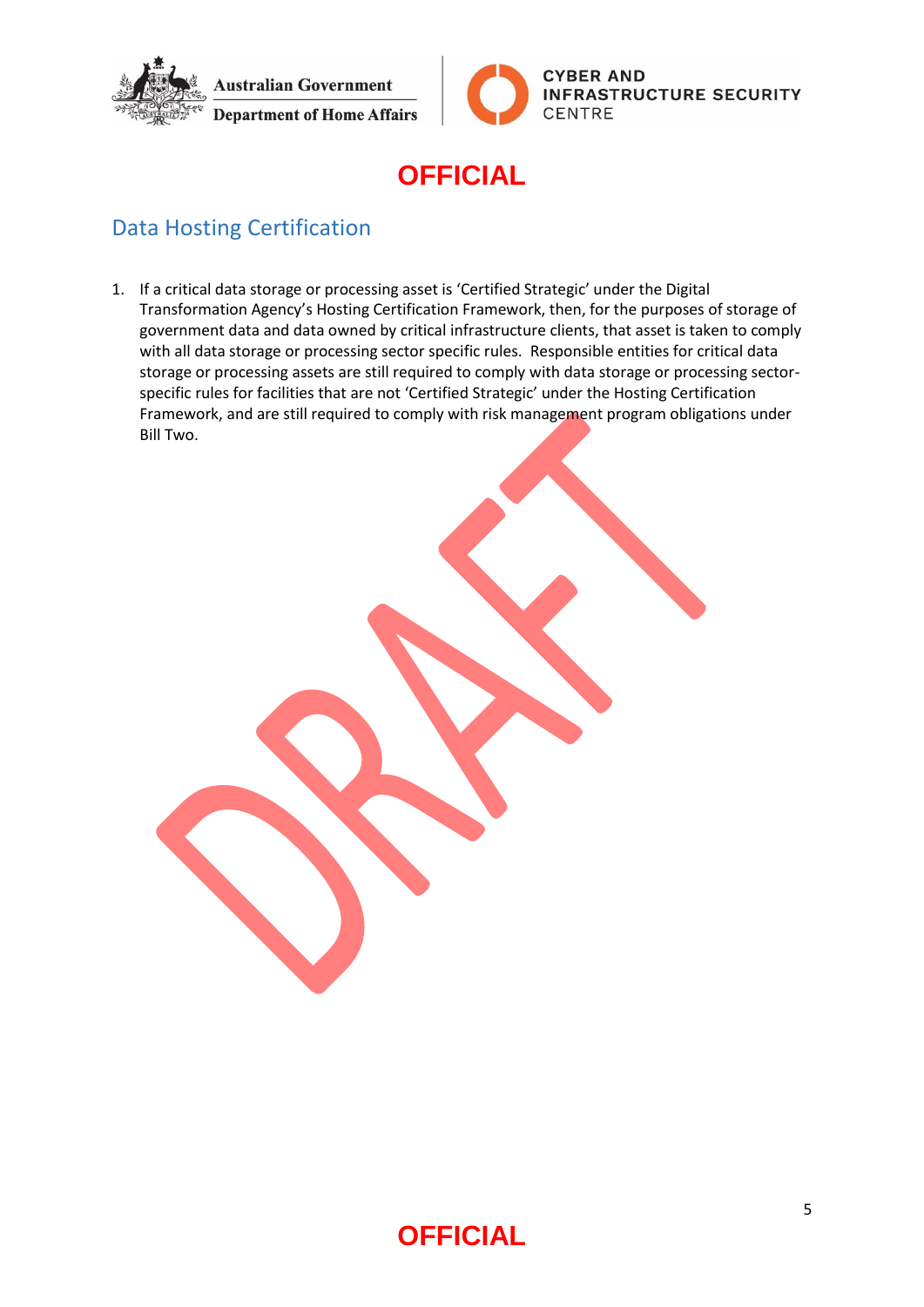



## **OFFICIAL**

#### <span id="page-5-0"></span>Definition of Material Risk

- 1. Bill Two will require responsible entities to continue to identify and mitigate **material risks** that have a substantial impact on the availability, reliability and integrity of a critical infrastructure asset.
- 2. Responsible entities for critical infrastructure assets must consider **all** relevant **material risks** to their business.
- 3. Responsible entities for critical infrastructure assets are responsible for determining if a risk is a **material risk**.
- 4. Recognising the operating context differs between entities, when considering if a risk is a **material** risk, a risk management program should have regard to consideration of:
	- a. impairment of a critical infrastructure asset that may prejudice the social or economic stability of Australia or its people; the defence of Australia or the national security of Australia;
	- b. a hazard that would cause the stoppage or major slowdown of a critical infrastructure asset's functioning for an unmanageable period;
	- c. the substantive loss of access to or deliberate or accidental manipulation of a component of a critical infrastructure asset such as the position, navigation and timing systems impacting provision of service and/or functioning of the asset;
	- d. the interference with a critical infrastructure asset's operating technology or information communication technology such as a SCADA system essential to the functioning of a critical infrastructure asset;
	- e. the relevant impact on the critical infrastructure asset resulting from the storage, transmission or processing of sensitive operational information1 outside Australia;
	- f. the relevant impact on the critical infrastructure asset resulting from the remote access to operational control or operational monitoring systems of the asset; and
	- g. any other material risks as identified by the entity that go to the substance of the functioning of a critical infrastructure asset.

<sup>1</sup> Sensitive operational information is information about the asset that includes **but is not limited to**:

b. schematics;

1

- c. geospatial information;
- d. configuration information;
- e. operational constraints or tolerances information; and
- f. data that a reasonable person would consider confidential or sensitive about the asset.

a. layout diagrams;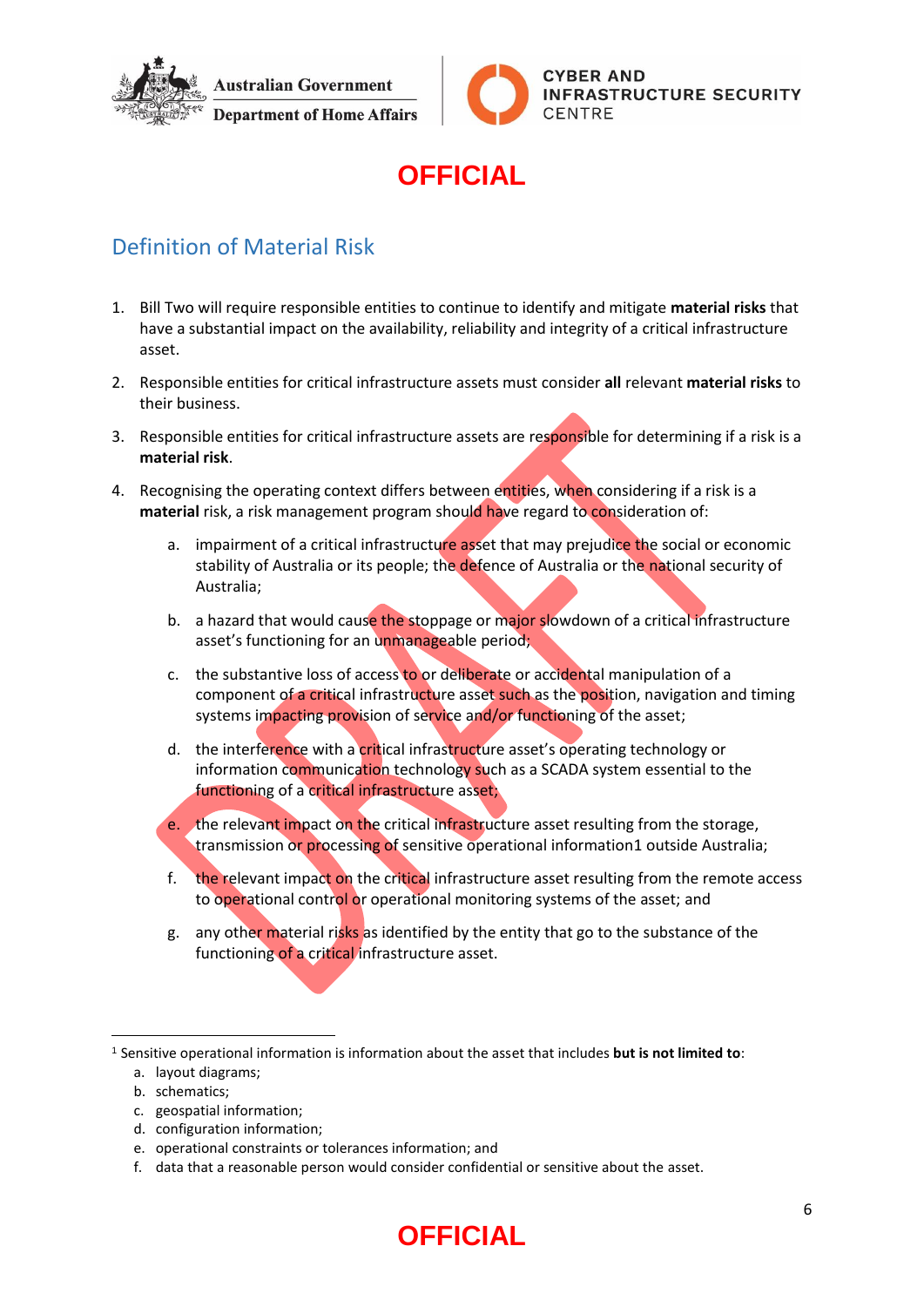



# **OFFICIAL**

#### <span id="page-6-0"></span>Rule 1 – Cyber and information security hazards

- 1. Responsible entities for critical infrastructure assets **must**, within **6 months** of the commencement of this rule, ensure that their risk management program includes details of a risk-based plan that outlines strategies and security controls as to how cyber and information security threats are being mitigated.
- 2. Responsible entities for critical infrastructure assets **must**, within **18 months** of the commencement of this rule, ensure that their risk management program includes details of how the responsible entity complies with at least one of the following standards and frameworks:
	- a) The Australian Cyber Security Centre's Essential Eight Maturity Model at maturity level one;
	- b) AS ISO/IEC 27001:2015;
	- c) The National Institute of Standards and Technology (NIST) Cybersecurity Framework;
	- d) The Cybersecurity Capability Maturity Model (C2M2) at Maturity Indicator Level 1;
	- e) Security Profile 1 of the Australian Energy Sector Cyber Security Framework; or
	- f) an equivalent standard.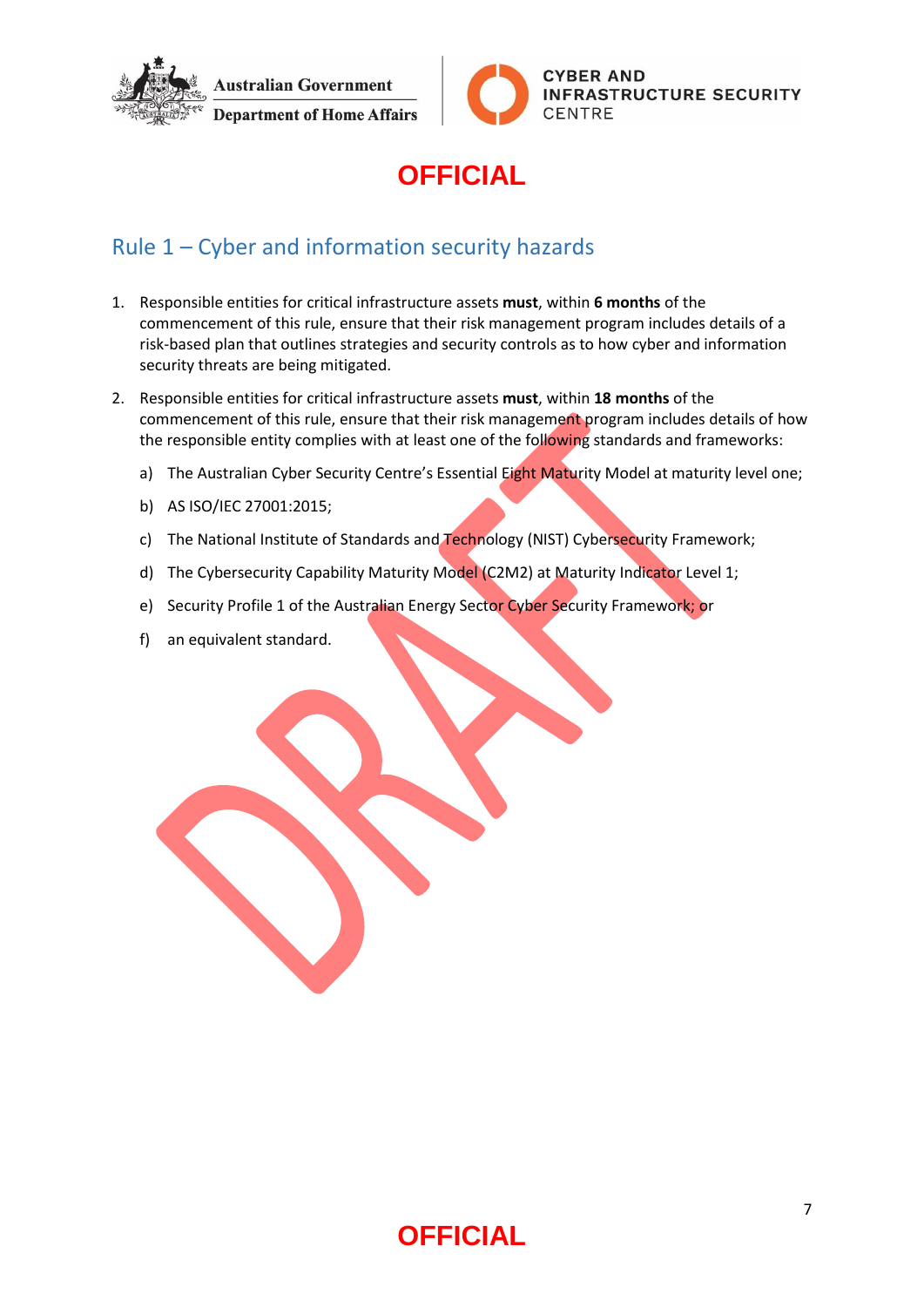



#### **OFFICIAL**

#### <span id="page-7-0"></span>Rule 2 – Personnel hazards

- 1. Responsible entities for critical infrastructure assets **must**, within **6 months** of the commencement of this rule, ensure that their risk management program includes details of how the entity identifies their *critical positions<sup>2</sup>* and/or *critical personnel*<sup>3</sup> and includes a list of these positions and/or personnel, as appropriate.
- 2. Responsible entities for critical infrastructure assets **must**, within **6 months** of the commencement of this rule, ensure that their risk management program includes details of how the entity ensures that the suitability of *critical positions* and *critical personnel* are appropriately managed, including but not limited to:
	- a) assessing and managing the ongoing suitability of *critical personnel* and persons holding *critical positions*, through personnel and human resource arrangements; and
	- b) considering, where commensurate with the risk environment, requiring an AusCheck*<sup>4</sup>* or an equivalent vetting check for *critical personnel*.
- 3. Responsible entities for critical infrastructure assets **must**, within **6 months** of the commencement of this rule, ensure that their risk management program includes details of how the entity manages risks arising from potential negligent personnel and malicious insiders who could cause damages to the functioning of a critical infrastructure asset.
- 4. Responsible entities for critical infrastructure assets **must**, within **6 months** of the commencement of this rule, ensure that their risk management program includes details of how the entity manages risks arising from the off-boarding process for outgoing personnel.

 $\overline{\phantom{a}}$ <sup>2</sup> The definition of *critical position* includes **but is not limited to**, a position in a responsible entity which has responsibility, access, control or management of the essential components or systems of the asset and where the absence or compromise of the position or its holder would prevent the proper function of the asset or could cause significant damage to the asset, as assessed by the responsible entity.

<sup>3</sup> The definition of *critical personnel* includes, **but is not limited to**, any employee of a responsible entity with responsibility, access, control or management of the essential components or systems of the asset and whose absence or compromise would prevent the proper function of the asset or could cause significant damage to the asset, as assessed by the responsible entity. The definition of *personnel* includes, but is not limited to, direct employees, interns, contractors and subcontractors.

<sup>4</sup> Attachment A provides further information on the AusCheck scheme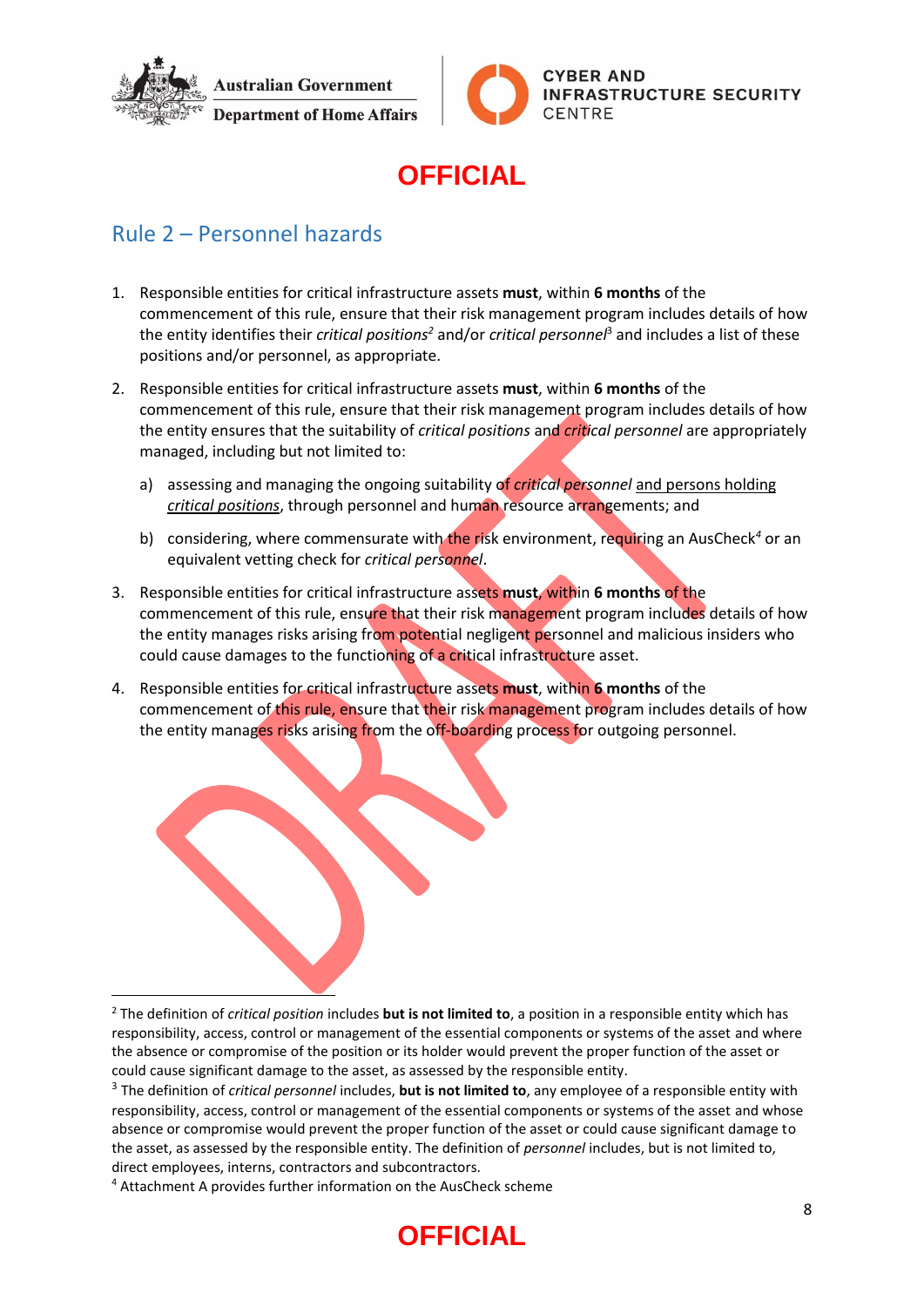



## **OFFICIAL**

#### <span id="page-8-0"></span>Rule 3 – Supply chain hazards

- 1. Responsible entities for critical infrastructure assets **must**, within **6 months** of the commencement of this rule, ensure that their risk management program includes details of how the entity seeks to secure the supply of products and services to critical assets to enable continued operation.
- 2. Responsible entities for critical infrastructure assets **must**, within **6 months** of the commencement of this rule, ensure that their risk management program includes details of how the entity assesses and manages:
	- a) unauthorised access, interference or exploitation of the critical infrastructure asset's supply chain;
	- b) privileged access to the critical infrastructure asset by a provider(s) in the supply chain;
	- c) disruption and sanctions of the critical infrastructure asset due to an issue in the supply chain;
	- d) threats to people, assets, equipment, products, services, distribution and intellectual property within supply chains;
	- e) vulnerability disclosure for other elements within supply chains;
	- f) high risk vendors, as defined in the Australian Cyber Security Centre's *Cyber Supply Chain Risk Management Practitioners guide (2019)*; and
	- g) vendor dependency or reliance on entities inherently within supply chains.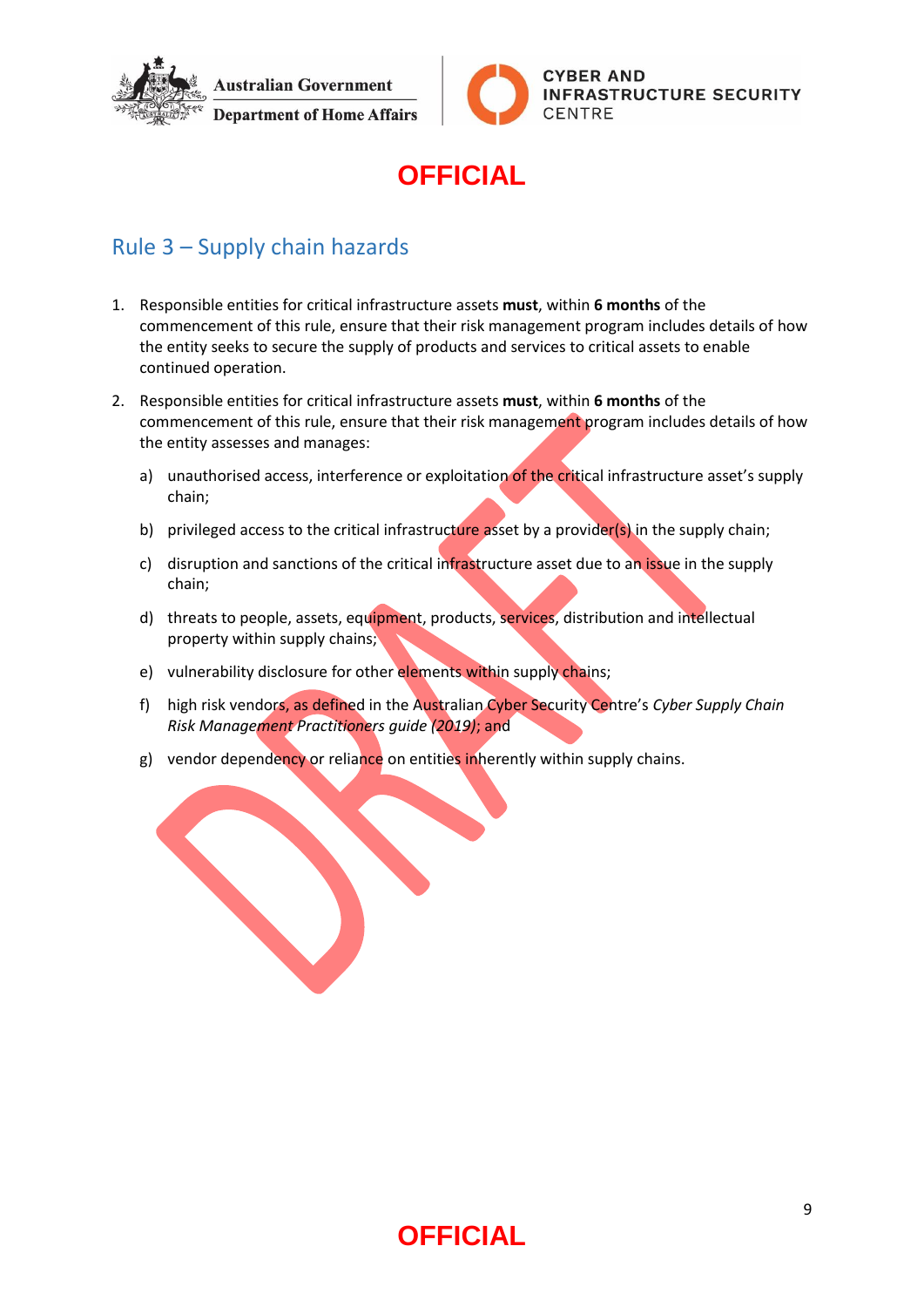



# **OFFICIAL**

#### <span id="page-9-0"></span>Rule 4 – Physical and natural hazards

- 1. Responsible entities for critical infrastructure assets **must**, within **6 months** of the commencement of this rule, ensure that their risk management program includes details of how the entity seeks to minimise and mitigate the relevant impact of physical and natural hazards for self-assessed critical sites.
- 2. Responsible entities for critical infrastructure assets **must**, within **6 months** of the commencement of this rule, ensure that their risk management program includes details of how the entity seeks to minimise and mitigate the risk and relevant impacts of unauthorised access, interference and control of critical assets as well as the relevant impact of the natural hazards.
- 3. Responsible entities for critical infrastructure assets **must**, within **6 months** of the commencement of this rule, ensure that their risk management program includes details of how the entity:
	- a) responds to incidents where unauthorised access occurs;
	- b) controls authorised access, including restricting access to only those persons with the appropriate approval who have an operational need to access;
	- c) conducts tests, as appropriate, to provide assurance that active security measures are effective and appropriate to detect, delay, and deter breaches of security; and gives consideration to how the responsible entity will respond and recover from breaches of security; and
	- d) minimises, mitigates and recovers from relevant impacts on their asset arising from natural hazards and disasters, including but not limited to bushfires, floods, cyclones, storms, heatwaves, earthquakes, tsunamis, health hazards such as pandemics.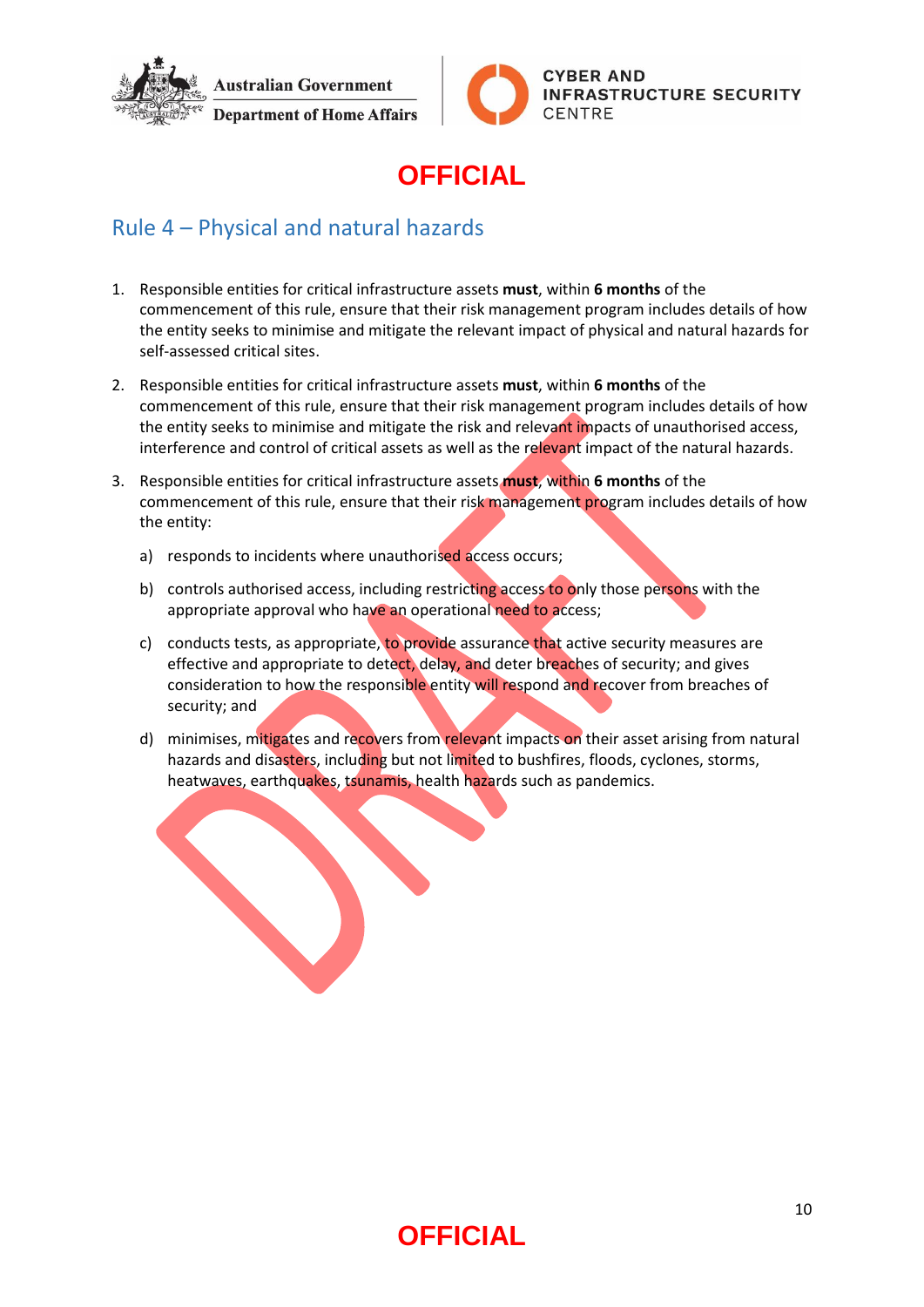



# **OFFICIAL**

#### <span id="page-10-0"></span>Attachment A – AusCheck explanatory information

A background check under the AusCheck scheme can currently include some or all of the following:

- a security assessment conducted by the Australian Security Intelligence Organisation (ASIO);
- a criminal intelligence assessment undertaken by the Australian Criminal Intelligence Commission (ACIC) (note this is not authorised for any scheme other than the aviation and maritime security identification card (ASIC and MSIC) schemes);
- a criminal history check undertaken by the ACIC with results assessed by the Department of Home Affairs (the Department);
- an immigration and right to work check undertaken by the Department; and
- an identity verification check undertaken by the Department.

A review of an applicant's internet browsing history is never included in an AusCheck background check.

The level of assurance required under each check is yet to be determined, but it is likely that each critical infrastructure sector will be held to levels of assurance relevant to each sector. For example, there are different security relevant offences and assessment methodologies in the ASIC/MSIC schemes and the Major National Event scheme. Under the critical infrastructure scheme, critical infrastructure sectors will be able to co-design relevant background checks to treat their trustedinsider risks (criminal history check, security assessment, right to work check and verification of identity check) as part of their risk management program.

The Commonwealth Spent Convictions Scheme allows an individual not to disclose certain criminal convictions in particular circumstances (such as less serious offences), and prohibits unauthorised use or disclosure of information about the conviction. A conviction is considered spent if:

- it is old—it is 10 years since the date of your conviction (or 5 years if you were a child at the time of your conviction);
- it was minor—you were sentenced to no more than 30 months (2½ years) imprisonment (or you were not imprisoned at all);
- you have not re-offended during the 10 year waiting period (or 5 years if you were a child at the time of your last conviction); and/or
- an exclusion does not apply (for example, a scheme may mandate that a particular offence cannot be count as spent).

If an AusCheck background check determines a person to be ineligible to work in a security-sensitive role, the specific details of their criminal history will not be shared with their employer.

If a preliminary AusCheck assessment indicates an applicant is likely to be ineligible to work in a security-sensitive role, the applicant is always given all of the information supporting such a decision. The applicant always has an opportunity to make representations regarding the preliminary assessment, and AusCheck is required to consider any such representation prior to making any final assessment.